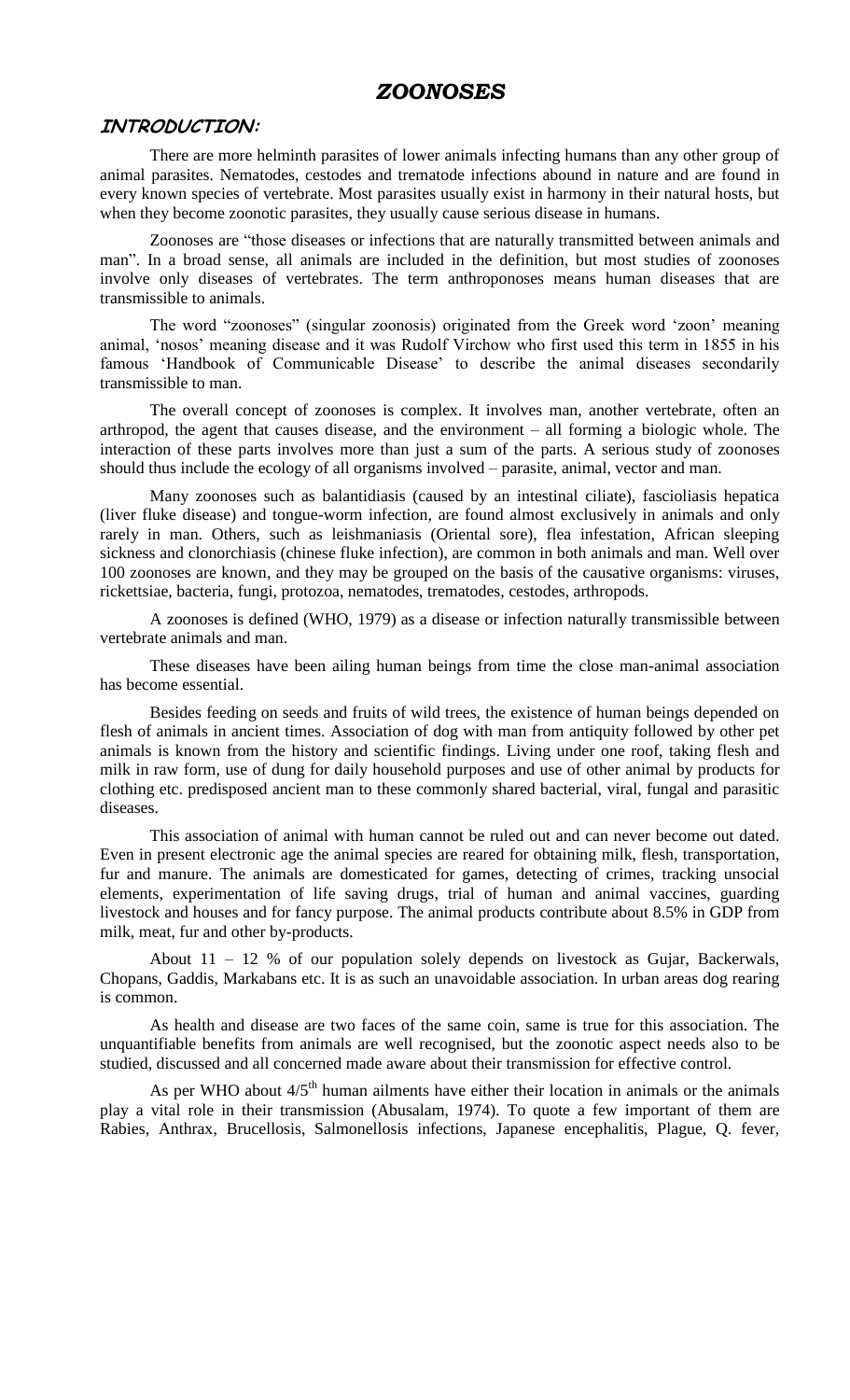Tuberculosis, Taeniasis, Hydatidiasis etc. WHO has claimed that losses of animal product sector in milk production only is about 30 million tons/year sufficient to feed 200 million children.

Zoonoses represent a permanent risk of humans. Not only living animals but also foods can be carriers of zoonotic agents. Zoonotic agent means any bacterium, virus, parasite or biological entity, which is likely to cause zoonoses.

#### **CLASSIFICATION OF ZOONOSES**

As per classification adopted by the joint WHO/FAO Expert Group on zoonoses, the zoonoses have been grouped into three categories:

- **[A] Based in terms of reservoir host:**
	- **1. Anthropozoonoses:** The infections transmitted to man from lower vertebrates are termed as anthropozoonoses. e.g., ascariosis.
	- **2. Zooanthroponoses:** The infections transmitted to lower vertebrate animals from man referred as zooanthroponoses. The infections are primarily of human origin, e.g. schistosomosis, hymenolepiosis.
	- **3. Amphixenoses:** The infection maintained between man and lower vertebrate animals, which may be transmitted in either direction, e.g. salmonellosis.

#### **[B] Based upon the type of life cycle:**

- **1. Direct zoonoses:** The infection transmitted from the infected vertebrate host to a susceptible vertebrate host (e.g. Man) either by direct contact, contact with a fomite or by a mechanical vector. During transmission the agent undergoes no developmental and little or no propagative changes e.g. trichinellosis.
- **2. Cyclozoonoses:** The infection requires more than one vertebrate host species in order to complete the life cycle of the agent. No invertebrate hosts are required.
	- **Type I** Obligatory Cyclozoonoses Man must be one of the vertebrate hosts in these cycles e.g. *Taenia saginata* and *T. solium* infections.
	- **Type II** Non-obligatory Cyclozoonoses Man is sometime involved, but the human involvement is the exception rather than the rule e.g. hydatid disease.
- **3. Metazoonoses:** The infection is transmitted biologically by the invertebrate vectors. In the invertebrate, the agent multiplies (Propagative or cyclopropagative transmission), in which case the invertebrate also serves as reservoir of infection or the agent merely develops (developmental transmission). In the metazoonoses there is always an extrinsic incubation period in the invertebrate hosts before transmission to another vertebrate hosts is possible.

Depending upon the hosts required, at least four subtypes of metazoonoses may be distinguished:

**Subtype I** - requiring one vertebrate host and one invertebrate host e.g. yellow fever.

**Subtype II** - requiring one vertebrate host and two invertebrate hosts e.g. paragonimosis.

**Subtype III** - requiring two vertebrate hosts and one invertebrate host e.g. clonorchiosis.

**Subtype IV** - representing transovarian trans mission e.g. tick borne encephalitis.

**4. Saprozoonoses:** Saprozoonoses are those zoonoses which require a non-animal site to serve either as a true reservoir of infection or as a site for an essential phase of development. Considered as nonanimal are organic matter (including food), soil and plants e.g. various forms of larva migrans. (Special cases of zoonoses are given in table).

### **[C] Based upon etiological agent:**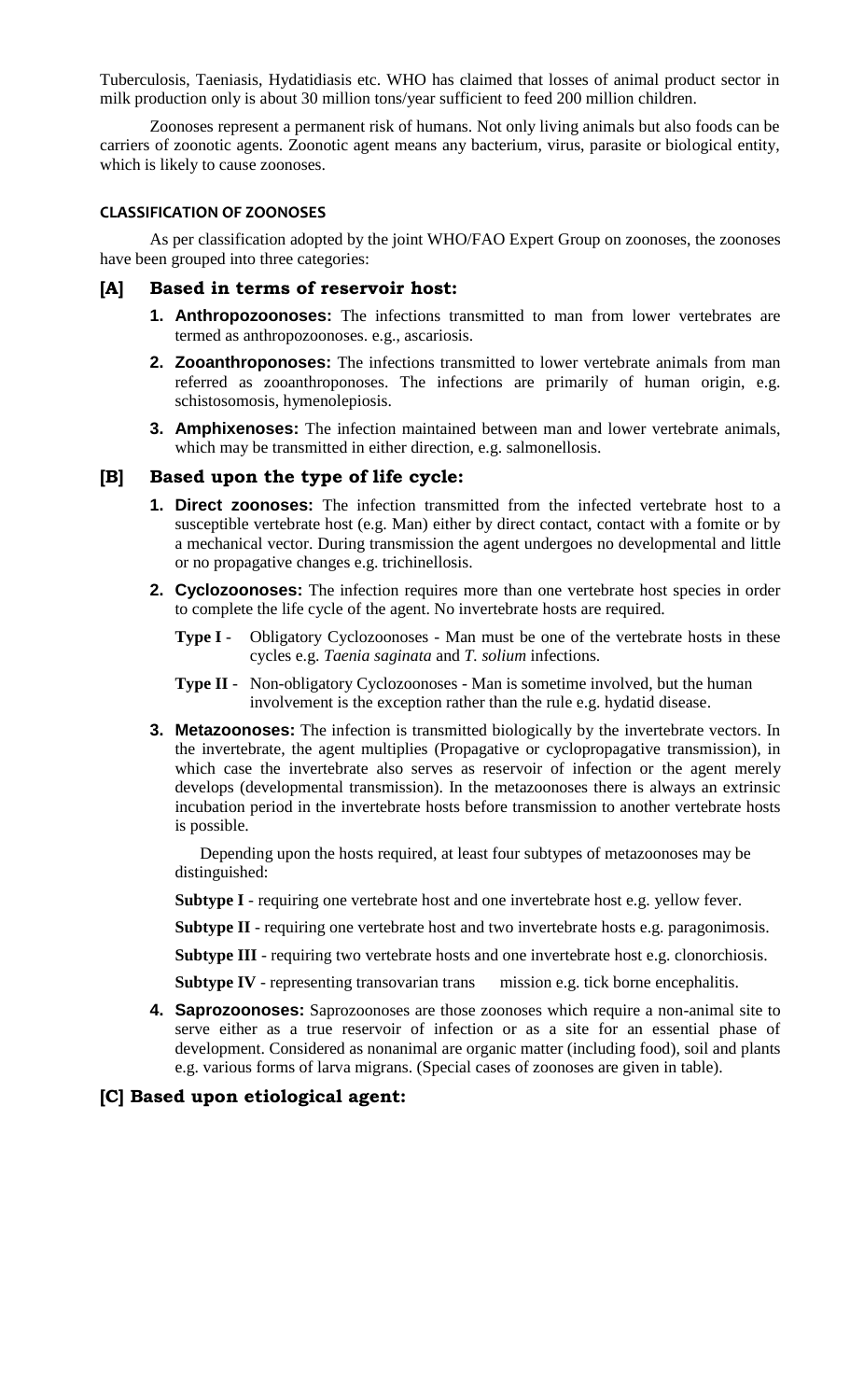- **1. Bacterial zoonoses:** Zoonoses caused by bacterial agents e.g. brucellosis, plague, salmonellosis, anthrax.
- **2. Viral zoonoses:** Zoonoses caused by viruses e.g. rabies, influenza, yellow fever.
- **3. Rickettsial zoonoses:** Zoonoses caused by rickettsia e.g. Qfever, tick typhus.
- **4. Protozoan zoonoses:** Zoonoses caused by protozoans e.g. toxoplasmosis, trypanosomosis, leishmaniosis.
- **5. Helminthic zoonoses:** Zoonoses caused by helminthes e.g. hydatidosis, taeniosis, schistosomosis, trichinellosis.
- **6. Fungal zoonoses:** Zoonoses caused by fungal agents e.g. histoplasmosis, cryptococcosis.
- **7. Ectoparasitic zoonoses:** Zoonoses caused by ectoparasites e.g. scabies, myiasis.

# **Table 1. Etiological Based Classification of Zoonoses**

| Agent            | Name of Important Zoonoses                                                                                                                                                                                                  |  |  |
|------------------|-----------------------------------------------------------------------------------------------------------------------------------------------------------------------------------------------------------------------------|--|--|
| <b>Bacterial</b> | (Wool Sorter's Disease), Leptospirosis, Brucellosis,<br>Anthrax<br>Campylobacteriosis, Salmonellosis, Tetanus, Plague, Tularemia,<br>Clostridial Disease, Botulism, Tuberculosis, Listeriosis, Erysipelothrix<br>Infection. |  |  |
| Viral            | Rabies, Influenza, Japanese Encephalitis, KFD (Kyasanur Forest<br>Disease), Lassa Fever, Buffalo Pox, Yellow Fever.                                                                                                         |  |  |
| Rickettsial      | Psittacosis/Ornithosis, Q-Fever, Indian Tick Typhus, Murine Typhus.                                                                                                                                                         |  |  |
| Mycotic          | Candidiasis, Histoplasmosis,<br>Coccidiodomycosis,<br>Aspergilosis,<br>Cryptococcosis.                                                                                                                                      |  |  |
| Parasitic        | Trichinosis, Hydatid, Taeniasis & Cysticercoses, Anasakiasis,<br>Leishmaniasis (Kala Azar), Dipylidiasis, Paragonimiasis, Opisthorchiasis,<br>Schistosomiasis, Filariasis                                                   |  |  |

## **Table 2. Classification Based On Reservoir and Mode of Transmission**

| Type                       | Examples                                                                                                   |  |
|----------------------------|------------------------------------------------------------------------------------------------------------|--|
| A) Direct Zoonoses         |                                                                                                            |  |
| 1) Direct anthropozoonoses | e.g., Rabies, Trichinosis, Q-Fever, Bovine Tuberculosis                                                    |  |
| 2) Direct zoonthroponoses  | e.g., Diphtheria, Human type tuberculosis.                                                                 |  |
| 3) Direct Amphixenoses     | e.g., Streptococosis, Staphylococosis                                                                      |  |
| <b>B</b> ) Meta-Zoonoses   | e.g., Paragonimiasis, Sylvatic Yellow Fever, KFD, WEE,<br>EEE, Clonorchiasis, Tick-borne Encephalitis etc. |  |
| C) Cyclo-Zoonoses          | e.g., Taeniasis (T.solium & T. Saginata), Hydatidiosis.                                                    |  |
| D) Sapro-Zoonoses          | e.g., Cutaneous larvae migrans, Histoplasmosis.<br>Fascioliasis, etc.                                      |  |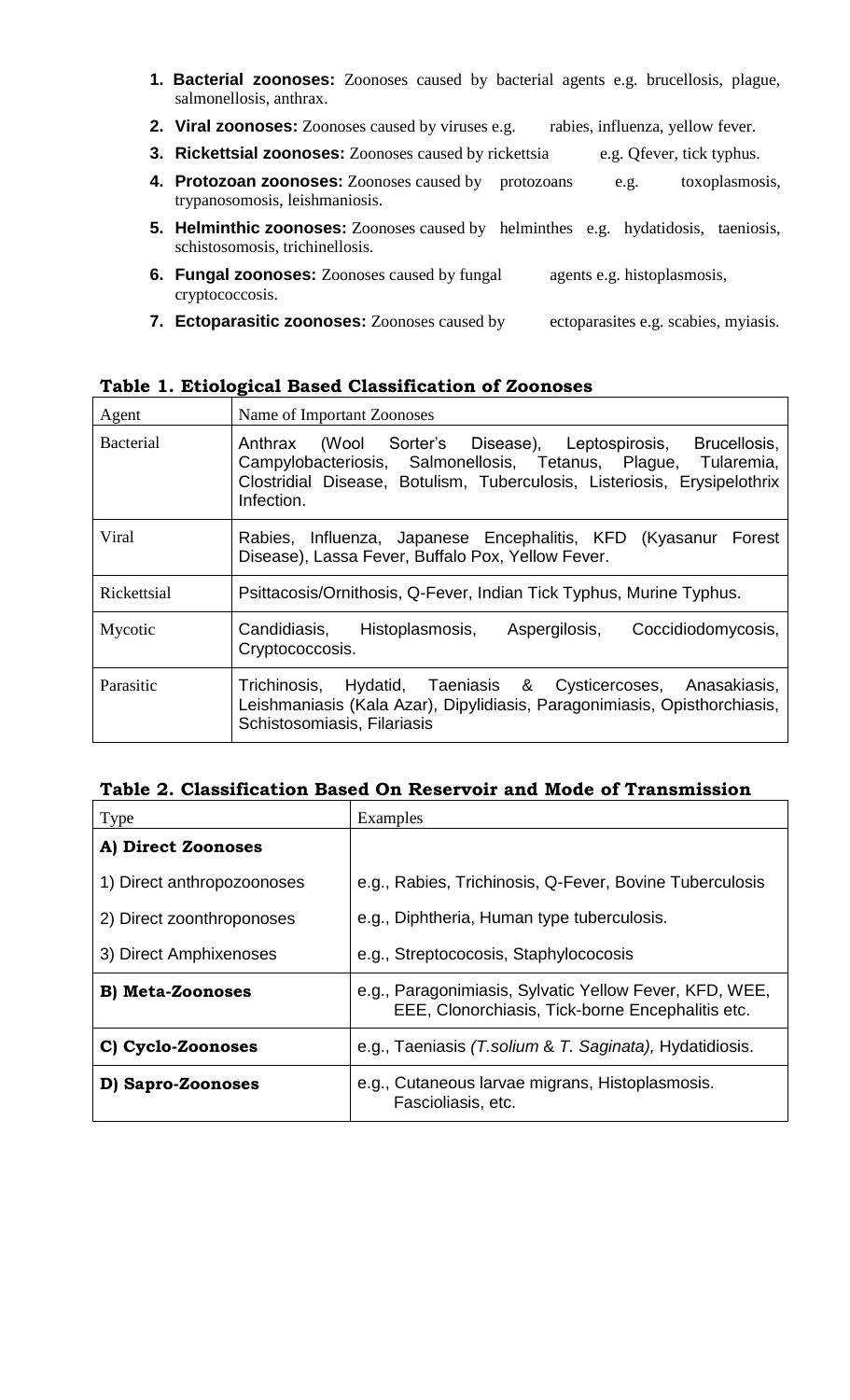**Table 3. ZOONOSES CLASSIFIED ON HOST BASIS**

| Name of Host   | <b>Important Zoonoses</b>                                                                                                                                                          |
|----------------|------------------------------------------------------------------------------------------------------------------------------------------------------------------------------------|
| Dog            | Pneumocystosis, Leishmaniosis, Trypanosomiasis, Dipyliodiosis,<br>Echinococcosis, Dracunculosis, Filariosis, Strongylodiosis,<br>Rabies, Hydatid Disease, Scabies, Brucellosis     |
| Cat            | Rabies, Toxoplasmosis, Trypanosomiasis , Strongylosis,<br>Dipylidiosis, Plague, Tuberculosis                                                                                       |
| Sheep/Goat     | Babesiosis, Toxoplasmosis, Trypanosomosis, Trichinellosis,<br>Hydatidiosis (Indirectly), Tick Borne Encephalitis, Ganjam<br>Disease, Scabies Tuberculosis, Q-Fever, Brucellosis    |
| Cattle/Buffalo | Babesiosis, Sarcocystosis, Trypanosomiasis, Toxoplasmosis,<br>Fascioliasis, Taeniasis, Trichostrongylosis, Hydatidiosis,<br>Tuberculosis, Brucellosis, Q-Fever, Cow Pox            |
| Horse          | Babesiosis, Trypanosomiasis, Strongylosis, Dipylidiosis                                                                                                                            |
| Pig            | Taeniasis, Trichinosis, Brucellosis, Influenza                                                                                                                                     |
| Swine          | Sarcocystosis, Babesiosis, Fasciolopsiosis, Taeniosis,<br><b>Trichinellosis</b>                                                                                                    |
| Poultry        | Salmonellosis, Tuberculosis, Influenza, Newcastle Disease                                                                                                                          |
| Wild Animal    | Leishmaniasis, Simian malaria, Trypanosomiasis,<br>Babesiosis, Paragonimiasis, Echinococcosis, Rabies,<br>Trichinellosis, Tanapox, KFD (Kyasanur Forest Disease),<br>Yellow Fever, |

| Table 4. Zoonosis on the Basis of Reservoir |
|---------------------------------------------|
|---------------------------------------------|

| Type                | <b>Important Zoonoses</b>                                                                                   |  |  |  |
|---------------------|-------------------------------------------------------------------------------------------------------------|--|--|--|
| A) Anthropozoonoses | Rabies, WEE, Leptospirosis, Salmonellosis, Brucellosis,<br>Anthrax, Cutaneous Larvae Migrans, Hydatidiosis. |  |  |  |
| B) Zooanthroponoses | Human Tuberculosis, Diphtheria                                                                              |  |  |  |
| C) Amphixenoses     | Streptococci & Staphylococci                                                                                |  |  |  |

# **FACTORS RESPONSIBLE FOR EMERGENCE /REEMERGEN OF ZOONOTIC DISEASES**

- $\triangleright$  Population explosion
- Exploitation of newer Geographical areas.
- $\triangleright$  Construction of pipe lines, roads, rivers, dams, new colonies, mining and similar ecology damaging activities
- Change in foods and food technology etc.